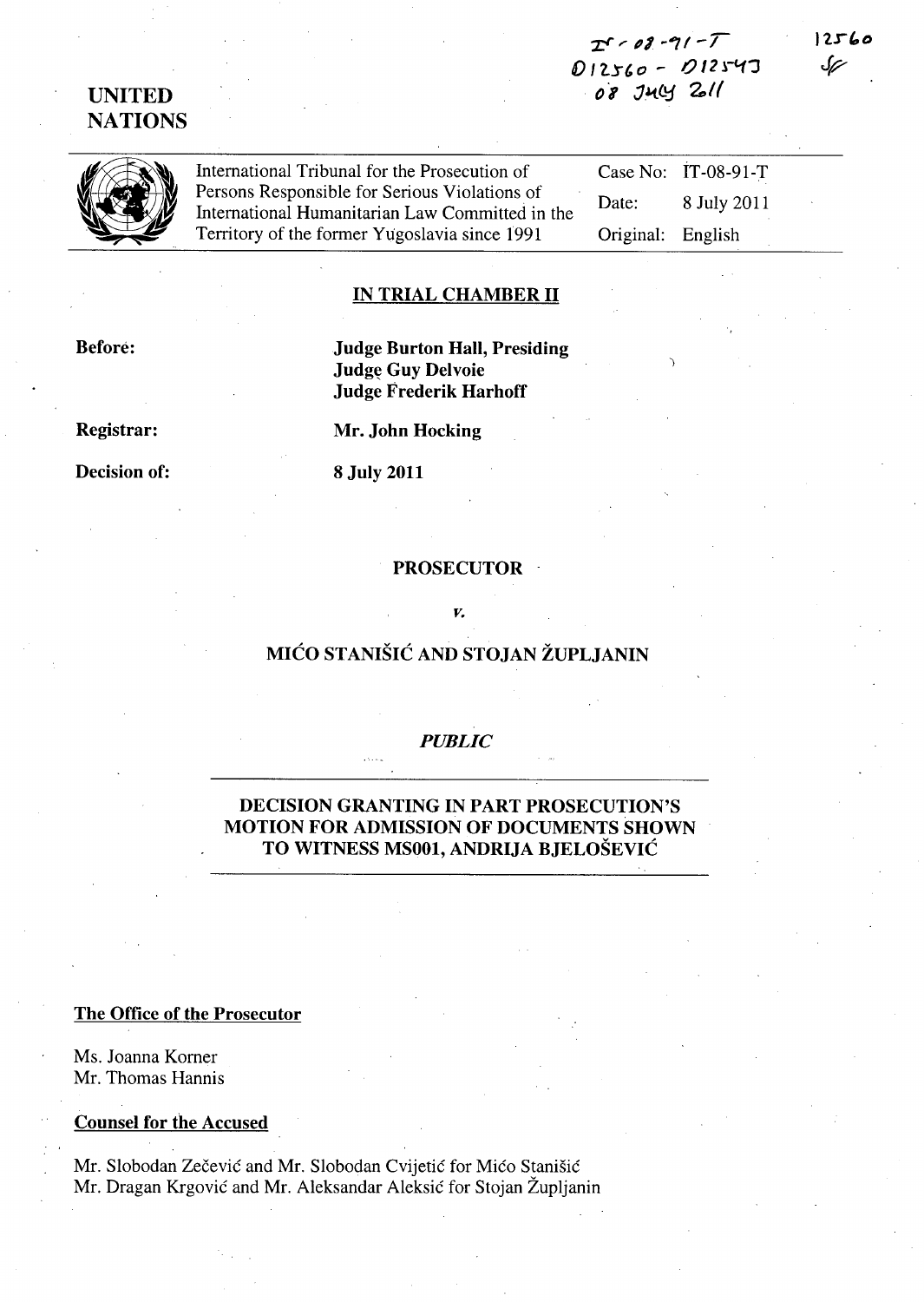**TRIAL CHAMBER 11** ("Trial Chamber") of the International Tribunal for the Prosecution of Persons Responsible for Serious Violations of Internationai Humanitarian Law Committed in the Territory of the former Yugoslavia since 1991 ("Tribunal") is seised of "Prosecution's motion for the admission of documents shown to witness MS-OOl, Andrija Bjelosevic", filed on 2 June 2011  $("Motion").$ <sup>1</sup>

# **I. INTRODUCTION AND BACKGROUND**

1. The Prosecution requests, pursuant to Rules 73 and 89(C) of the. Rules of Procedure and Evidence ("Rules"):

- the admission of 12 documents which were marked for identification during the cross-examination of Andrija Bjelosevic "pending a ruling on the admission of 'fresh evidence"; $^{2}$  and
- the admission of one document "which was not tendered by the parties but which was identified by the witness": $3$

2. On 25 May 2011, the Trial Chamber ruled on an oral objection by the Defence of Mico Stanisic ("Stanisic Defence") on the admissibility of fresh evidence stating that it will follow a decision on this matter issued by the Appeals Chamber in the *Prlic* Case, and will evaluate any such fresh evidence on a case by case basis.<sup>4</sup>

3. On 14 June 2011, the Stanisic Defence opposed the Motion ("Response"), stating that the Prosecution failed to meet the criteria for admission of fresh evidence.<sup>5</sup> On 17 June, 2011 the Prosecution sought leave to reply and replied to the Response ("Reply").<sup>6</sup>

<sup>&</sup>lt;sup>1</sup> The Prosecution had requested orally an extension of the word limit to 3,500 words, which the Trial Chamber granted on 1 June 2011 at T. 21689.

 $<sup>2</sup>$  Motion, para. 1.</sup>

<sup>&</sup>lt;sup>3</sup> Motion, para. 1.

<sup>&</sup>lt;sup>4</sup> Hearing, 25 May 2011, T. 21330, referring to *Prosecution v. Prlić et al.*, Case No. IT-04-74-AR73.14, Decision on the interlocutory appeal against the Trial Chamber's decision on presentation of documents by the Prosecution in crossexamination of Defence witnesses, 26 Feb 2009, *("Prlic Appeal Decision")*. <sup>3</sup> Motion, para. 1.<br><sup>3</sup> Motion, para. 1.<br><sup>4</sup> Hearing, 25 May 2011, T. 21330, referring to *Prosecution v. Prlić et al.*, Case No. IT-04-74-AR73.14, Decision on the<br>interlocutory appeal against the Trial Chamber's decision

<sup>&</sup>lt;sup>5</sup> Stanišić response to Prosecution's motion for admission of documents shown to witness MS-001, Andrija Bjelošević, 14 Jun 2011, para, 12.

<sup>.</sup> documents shown to witness MS-OOl, Andrija Bjelosevic, 17 Jun 2011.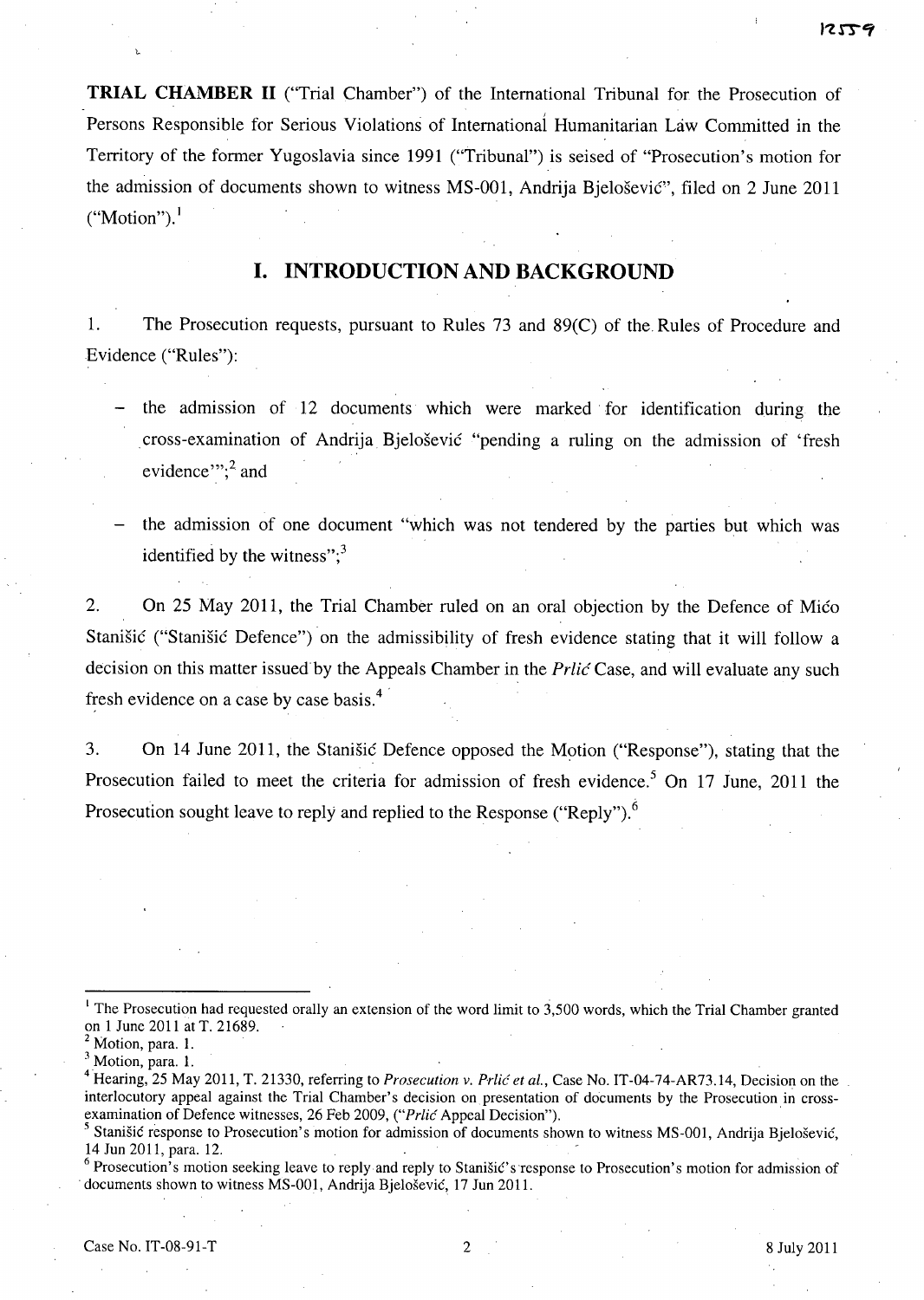# **11. SUBMISSIONS**

#### **A. General submissions by the parties**

4. The Prosecution recalls the *Prlic* Appeal Decision which deals with the issue of admissibility of fresh evidence tendered by the Prosecution, during the cross-examination of Defence witnesses.<sup>7</sup> The Prosecution submits that the *Prlic Appeal Decision does not address the* issue of whether the Prosecution may reinforce its case through the cross-examination of Defence witnesses, which the Prosecution claims it is allowed to do as supported by other jurisprudence.<sup>8</sup>

5. The Stanisic Defence responds that the *Prlic* Appeal Decision does not address this' matter "because the issue in that appeal and the case is the question of admissibility of fresh evidence" and "[o]nly if an exhibit is admitted or admissible may a party ask questions about it and rely on that exhibit."<sup>9</sup>

6. The Stanisic Defence submits that "it cannot seriously be argued by the Prosecution that the 'exceptional circumstances' criterion mandated by the Prlic jurisprudence is met" and that in fact the Motion "makes no mention of this element of this jurisprudence in its review of the law and' there are no submissions made that address how or why the 12 documents could meet the requirement that there are exceptional circumstances, in the interest of justice, which would warrant their admission as fresh evidence."<sup>10</sup>

7. The Prosecution argues that, on the contrary, the Motion "refers [...] to the Appeals Chamber's ruling that when seeking to introduce fresh evidence, the Prosecution must justify its request and highlight the importance of the new documents", *r* and that to conform with this requirement, the Prosecution has highlighted the importance of each proposed document.<sup>11</sup>

8. The Stanisic Defence also submits that the "12 documents marked for identification are not admissible as fresh evidence according to the *Prlic* Appeal Decision" and that Rule 65 fer *20101*  "was not tendered by either party and is not admissible".<sup>12</sup> The Stanišić Defence argues that the

 $<sup>7</sup>$  Motion, para. 4.</sup>

<sup>&</sup>lt;sup>8</sup> Motion, para. 5, citing *Prosecution v. S. Milosević*, Case No. IT-02-54-T, Decision on Prosecution motion for reconsideration regarding evidence of Defence witnesses Mitar Balevic, Vladislav Jovanovic, Vukasin Andric and Dobre Aleksovski and Decision *proprio motu* reconsidering admission of exhibits 837 and 838 regarding evidence of Defence witness Barry Lituchy, 17 May 2005, para. 11; *Prosecution* v. *Bagosora,* Case No. ICTR-98-41-T, Decision on request for severance of three accused, 27 Mar 2006, para. 7 *in limine.* 

<sup>&</sup>lt;sup>9</sup> Response, para. 9.

<sup>&</sup>lt;sup>10</sup> Response, para. 11.

<sup>&</sup>lt;sup>11</sup> Reply, para. 4.

<sup>&</sup>lt;sup>12</sup> Response, para. 12.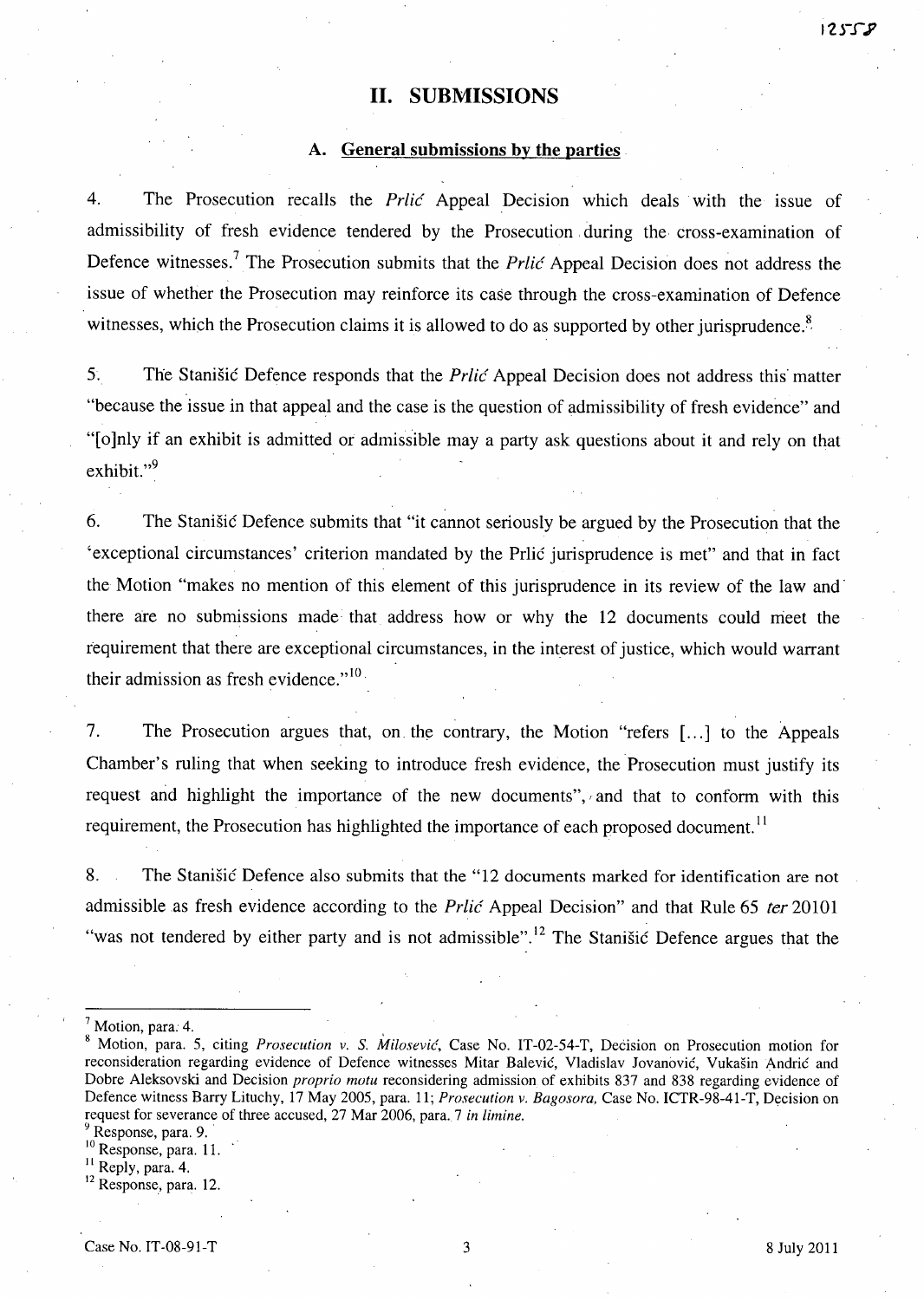"Prosecution submissions in relation to all 13 documents amount to a bar table request for admission of documents", which is no longer available as the Prosecution has closed its case.  $13$ 

## **B. Submissions by the parties on each document**

#### 1. P02326 MFI

9. The Prosecution tenders P02326 MFI, a half page document signed by Andrija Bjelošević on 13 November 1992 listing members of the RSMUP, who were killed or wounded.<sup>14</sup> P02326 MFI mentions Nikola Jorgic, whose name also appears on P01300, showing that he was a member of the RSMUP as of May 1992.<sup>15</sup> The Prosecution argues that "P02326 MFI illustrates that, instead of taking measures against Jorgic, despite widespread knowledge of his acts, he was still listed as a member of the RSMUP in November 1992".<sup>16</sup> The Prosecution also submits that this document was disclosed to the Defence on 11 April 2011 and "does not introduce a new topic but corroborates the Prosecution's case".<sup>17</sup>

10. The Stanisic Defence responds, *inter alia,* that the "Prosecution offers no explanation about when and by which means it obtained P2326 MFI, why it was disclosed to the Defence on 11 April 2011, why the Prosecution did not show it to any witness during the Prosecution case-inchief".<sup>18</sup>

11. The Prosecution clarifies that this document was disclosed on 2 March  $2011$ .<sup>19</sup> It argues that it was "Bielošević's contention that measures were taken against criminal groups which prompted the use of this document and which renders it relevant and probative.<sup> $20$ </sup>

# 2. P02341 MFI and P02345 MFI

12. The Prosecution also tenders the following documents:

P02341 MFI, "a criminal report against Nedžad Begović and 61 other non-Serbs [...] for having voted in the referendum on the independence of Bosnia and Herzegovina.<sup>121</sup> This document was disclosed on 22 March 2010.<sup>22</sup>

<sup>13</sup> Response, para. 12.

<sup>14</sup> Motion, para. 10.

<sup>15</sup> Motion, para. 10.

<sup>16</sup> Motion,para. 10.

<sup>17</sup> Motion, para. 11.

<sup>18</sup> Response, para. 13.

<sup>19</sup> Reply, para. 5.

20 Reply, para. 6.

 $21$  Motion, para. 13.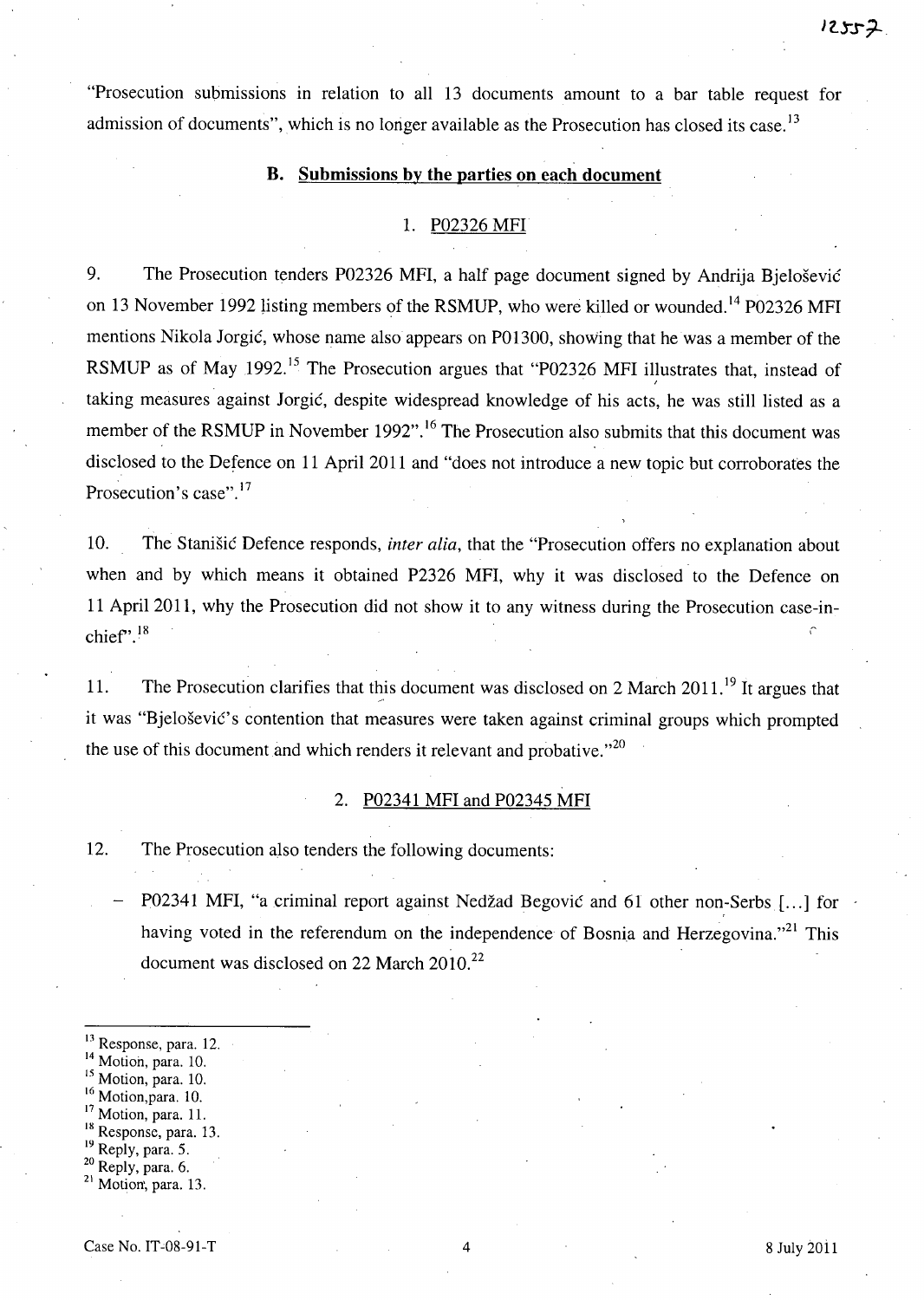P02345 MFI, a document signed by Andrija Bjelošević, "by which CSB Doboj issued . criminal charges against the HDZ president, Jozo Mandic, who was 71 years old at the time, for armed rebellion."<sup>23</sup> This document was disclosed on 3 May 2007.<sup>24</sup>

13. The Prosecution argues that both criminal reports are similar to others tendered during the' Prosecution case and confirm that "(1) non-Serbs were unlawfully detained in the Doboj Central Prison; (2) that they were charged with armed rebellion or for having voted during the referendum; and (3) that criminal reports were drafted months after the start of the detention of these detainees."<sup>25</sup> The Prosecution further submits that these documents also show that the RSMUP "had the material capacity to investigate criminal acts but only decided to do so against alleged non-Serb perpetrators."<sup>26</sup> Additionally, the Prosecution tenders P02345 MFI to challenge the credibility of Andrija Bjelošević.<sup>27</sup>

14. The Stanisic Defence points to the fact that P02341 MFI and P02345 MFI were disclosed to the Defence on 3 May 2007 and 22 March 2010 respectively,<sup>28</sup> and that the Prosecution did not take any step to add them to its Rule 65 *ter* exhibit list and that they were not shown to any Prosecution witness during its case-in-chief.<sup>29</sup>

15. The Prosecution argues that it did not have any reason to do so since "Prosecution witnesses never sought to deny the fact that criminal reports were drafted in SJB Doboj against non-Serbs for having voted in the referendum or for the possession of fire-arms." $30$ 

## 3. P02327 MFI

16. The Prosecution tenders P02327 MFI, being "a video of Doboj's HDZ President, Jozo Mandic, at the site of a prisoner's exchange in September 1992", the transcript of which was disclosed to the Defence on 16 December 2005.<sup>31</sup>

17. The Prosecution submits that the video highlights its contention that "serious crimes alleged against non-Serbs were no more than a device to justifying the imprisonment of non-Serbs, who.

- 22 Motion, para. 13.
- <sup>23</sup> Motion, para. 12.
- $24$  Motion, para. 12.
- 25 Motion, para. 14.
- 26 Motion, para. 14.
- <sup>27</sup> Motion, para. 15
- <sup>28</sup> Response, para. 14. 29 Response, para. 14.
- 30 Reply, para. 7.
- $31$  Motion, para. 17.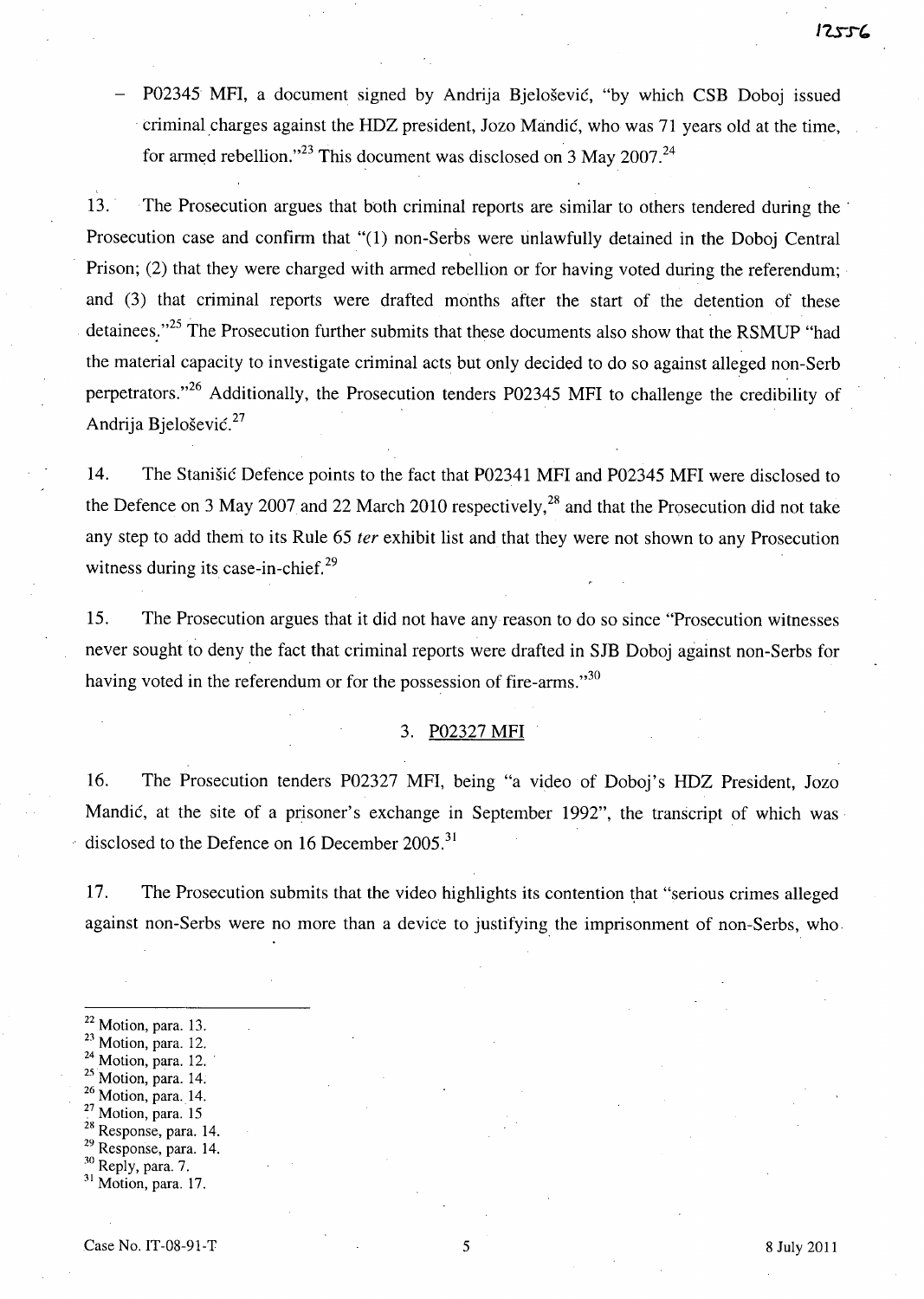could be used subsequently for the purposes of prisoners exchange" and corroborates evidence on the record relating to the mistreatment of non-Serbs in detention facilities in Doboj.<sup>32</sup>

18. The Stanisic Defence responds that the Prosecution "offers no explanation concerning when and by which means it obtained this video, why it was not disclosed [ ... ] along with a transcript in 2005, why it was not shown to any Prosecution witness during the Prosecution case-in-chief. $33$  It further submits that the video "appears to be a compilation of various clips" and that "the dates when this was recorded are uncertain, as is the identity of the person(s) who made the compilation and the means used to make it".<sup>34</sup> The Defence also challenges that the video was taken in September 1992 by arguing that "on page 23 of the English transcript, a person says that he was taken away on 15 January and considering the Weather shown on the video, it.would appear to be later in the year, and not before spring  $1993$ ".<sup>35</sup>

19. The Prosecution replies that it had clarified in a footnote in the Motion that "[d]ue to a clerical error the wrong video was disclosed at the time".<sup>36</sup> With regard to the date of the video, it asserts that on the video, Jozo Mandic says he was arrested on 3 May 1992 and held for 125 days in a prison in Doboj and thus "it follows that the video was recorded during the first week of September 1992", which the Prosecution submits, has been corroborated by another Prosecution witness.<sup>37</sup>

#### 4. P02328 MFI

20. The Prosecution tenders P02328 MFI, a payroll of the Doboj Special Unit dated 18 June 1992, listing Slobodan Karagić and 49 other members of the unit, which the Prosecution obtained on 28 April 2011, after the conclusion of the witness's evidence-in-chief.<sup>38</sup>

21. The Prosecution tenders this document as corroboration of earlier prosecution evidence that known criminals were allowed to remain in the MUP as it shows that Slobodan Karagic was paid by the RSMUP for the month of May 1992.<sup>39</sup> The Prosecution also tenders this document to challenge Andrija Bjelosevic s credibility as it demonstrates that the police officers in Doboj were receiving salaries in June 1992, which was denied by the witness. $40$ 

- $32$  Motion, para. 18.
- 33 Response, para. 15.
- 34 Response, para. 15.
- 35 Response, para. 15.
- <sup>36</sup> Reply, para. 8. See Motion, footnote 24.
- 37 Reply, para. 9.
- 38 Motion, para. 19.
- <sup>39</sup> Motion, para. 20.
- <sup>40</sup> Motion, para. 20.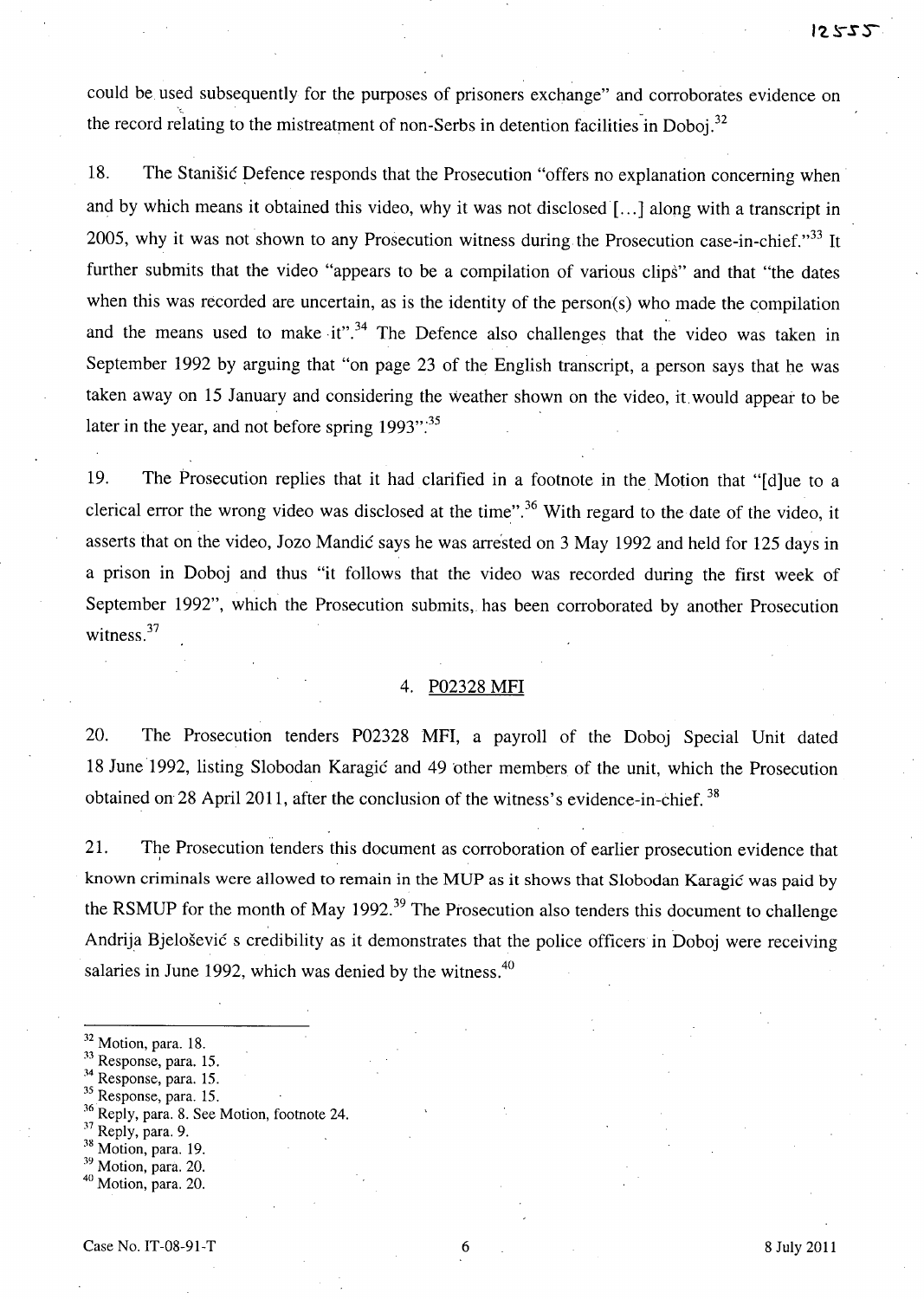22. The Stanisic Defence responds that "the Prosecution offers' no explanation how or why P2328 MFI was obtained only after the conclusion of the examination-in-chief Mr. Bielošević [sic]". The Stanisic Defence further submits that, contrary to the assertion made by the Prosecution, "this document does not show that Slobodan Karagic was paid by the RSMUP for May 1992" and that "there is no signature next to the name Slobodan Karagic, confirming payment of any money." $41$ 

23. The Prosecution replies that an investigator conducted further inquiries to gather additional documents to address matters raised by Andrija Bjeloševic during his evidence in chief,  $42$  and that "the fact that there is no signature next to Slobodan Karagić's name is not a relevant factor at the stage of admission, but a matter to be addressed during final arguments.<sup>43</sup>

#### 5. P02330 MFI and P02332 MFI

24. The Prosecution tenders P02330 MFI, a document signed by Andrija Bjelosevic and dated 21 May 1992 "requesting Banja Luka to forward a dispatch to the RSMUP headquarters<sup>144</sup> and P02332 MFI, "a report sent by Bjeloševic to the RSMUP headquarters on 30 May 1992".<sup>45</sup> The Prosecution submits, *inter alia*, that these documents "undermine the assertion Bjelošević made that during this period, he was working for the Army and had no contact with the RSMUP.<sup> $,46$ </sup>

25. The Stanisic Defence responds that the Prosecution offers no explanation about when and how it obtained these documents, why they were only disclosed to the Defence on 11 April 2011, and why the Prosecution did not show either document to any witness during the Prosecution casein-chief. 47

26. The Prosecution clarifies that these documents were disclosed on 2 March 2011 in response to a Defence Rule  $66(B)$  request for all documents authored or provided by Andrija Bjelošević.<sup>48</sup> The Prosecution argues that whilst "these documents were available in its databases prior to the close of its case [...], it was Bjelošević's assertions, that the CSB ceased to function as of 3 May and that there were no communications as of that date, which makes these documents relevant." $49$ 

- $41$  Response, para. 16.<br> $42$  Reply, para. 10.
- 
- 43 Reply, para. 10.
- Motion, para. 21.
- 45 Motion, para. 22.
- $46$  Motion, para. 24.
- 47 Response, para. 17.
- 48 Reply, para. 11.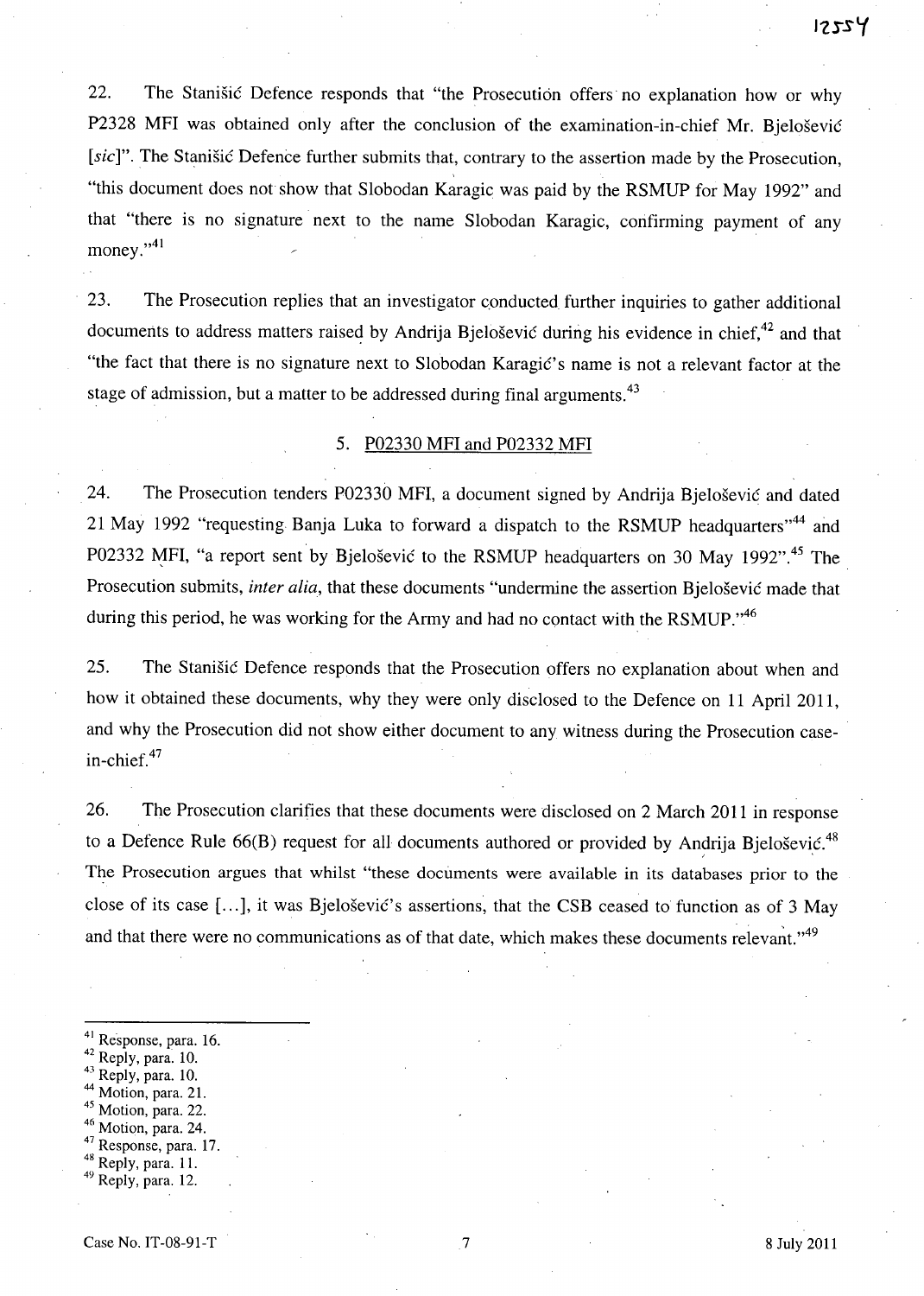#### 6. P02331 MFI

27. The Prosecution tenders, P02331 MFI, a payroll of the Doboj Police Detachment listing salaries for the month of May 1992,<sup>50</sup> which was obtained on 28 April 2011, after the conclusion of the witness's evidence-in-chief. The Prosecution submits, *inter alia,* that the document corroborates evidence on the record that Milutin Blaskovic was a member of the RSMUP in ·1992, which the Stanišić Defence challenged during the cross-examination of Edin Hadžović.<sup>51</sup> The document is also tendered for credibility purposes as Andrija Bjelosevic claimed that no policemen were paid in May and June 1992 in Doboj.<sup>52</sup>

28. The Stanisic Defence responds that this document was disclosed after the completion of the examination-in-chief of Andrija Bjelošević and that "there is no nexus between Mr. Bjelosevic and P2331 MFI for it to be admitted into evidence through him as this document was obviously issued by the SJB Doboj".<sup>53</sup>

29. The Prosecution replies that by conceding that the document was "obviously issued by the SJB Doboj", the Stanisic Defence contradicts his contention that there is no nexus between the witness and P2331 MFI, in the light of Andrija Bjelošević's position as a superior of SJB Doboj.<sup>54</sup>

#### 7. P02333 MFI

30. The Prosecution tenders P02333 MFI, the Doboj Onsite Investigation Logbook, which was disclosed on 5 March  $2010^{55}$  The Prosecution asserts that during cross-examination, Andrija Bjelošević stated that the inspectors whose names appear in this logbook were members of the SJB Doboj in May and June, although they were ordinarily members of CSB Doboi,  $56$  and thus this logbook shows that the RSMUP had a functioning body in the town of Doboj, a matter in dispute between the parties. 57

,31. ' The Stanisic Defence responds that the Prosecution fails to explain why, despite the fact that P02333 MFI was disclosed to the Defence on 5 March 2010, the Prosecution never sought to add

- 50 Motion, para. 25.
- <sup>51</sup> Motion, para. 26.
- 52 Motion, para. 27.
- 53 Response, para. 18.
- <sup>54</sup> Reply, para. 13.
- 55 Motion, para. 28.,
- 56 Motion, para. 28.
- $<sup>57</sup>$  Motion, para. 29.</sup>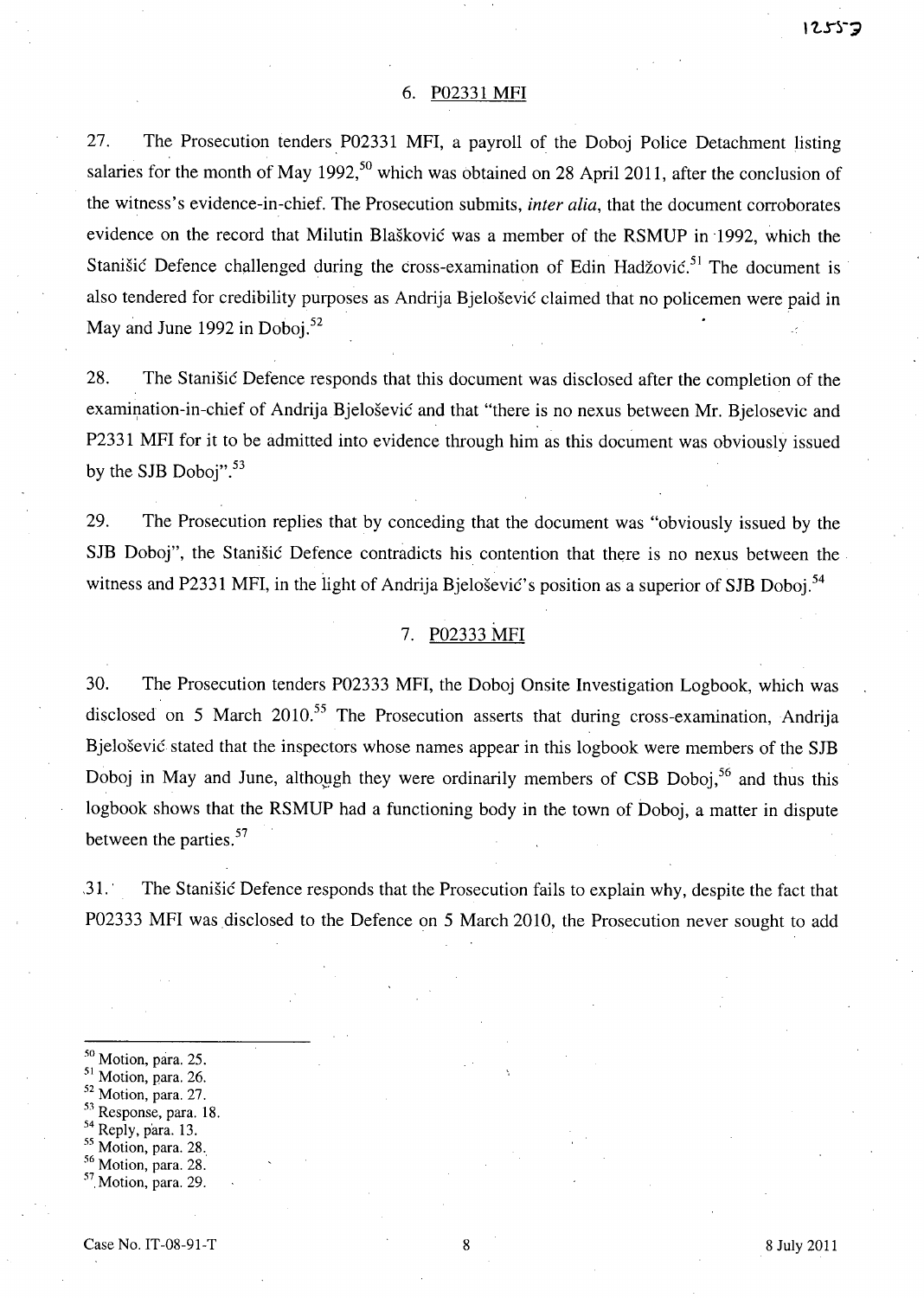this document to its Rule 65 *ter* exhibit list and to put it to its witness Obren Petrovic.<sup>58</sup> It further submits that "there is no nexus between P2333 MFI and Mr. Bjelosevic".<sup>59</sup>

32. The Prosecution replies that Obren Petrovic never sought to deny the fact that the police was conducting its regular police work in the town of Doboj and that for this reason "the Prosecution did not deem it necessary to use court time to further explore this matter".<sup>60</sup>

# 8. P02335 MFI

33. The Prosecution tenders P02335'MFI, a CSB Doboj duty operator's report dated 18/19 April 1992, which was provided by Andrija Bjelosevic after the completion of his examination-in-chief on 9 May 2011.<sup>61</sup> According to the Prosecution, this document shows that CSB Doboj received reports of the takeover in Bosanski Samac the day after the takeover and that Stevan Todorovic was appointed as new SJB Chief.<sup>62</sup>

34. The Stanisic Defence responds that P02335 MFI was disclosed to the Defence after the completion of the examination-in-chief of Andrija Bjelošević.<sup>63</sup> The Defence further submits that the submissions made by the Prosecution in relation to this document are incorrect.<sup>64</sup>

35. The Prosecution replies that the use of the word "disclosed" by the Stanisic Defence is misleading as this document was provided by Andrija Bjelosevic from his private collection upon the Prosecution's request after the completion of his evidence-in-chief.<sup>65</sup>

## 9. P02339 MFI.

36. The Prosecution tenders P02339 MFI, a document obtained on 13 May 2011, which relates to the removal of SJB Doboj chief, Obren Petrović.<sup>66</sup> The Prosecution submits, *inter alia*, that this document, signed by Andrija Bjelošević, "supports Petrović's assertion that he was removed partly because he was helping Muslims".<sup>67</sup> The Prosecution tenders this document "both for purposes of Bjelošević's credibility and corroboration of this testimony given by Petrović which was the subject of dispute."<sup>68</sup>

- 59 Response, para. 19.
- $60$  Reply, para. 14.
- $<sup>61</sup>$  Motion, para. 30.</sup>
- <sup>62</sup> Motion, para. 31.
- 63 Response, para. 20.
- Response, para. 20.
- $^{65}_{66}$  Reply, para. 15.<br> $^{66}_{66}$  Motion, para. 32.
- 
- $67$  Motion, para. 33.
- $68$  Motion, para. 33.

<sup>&</sup>lt;sup>58</sup> Response, para. 19.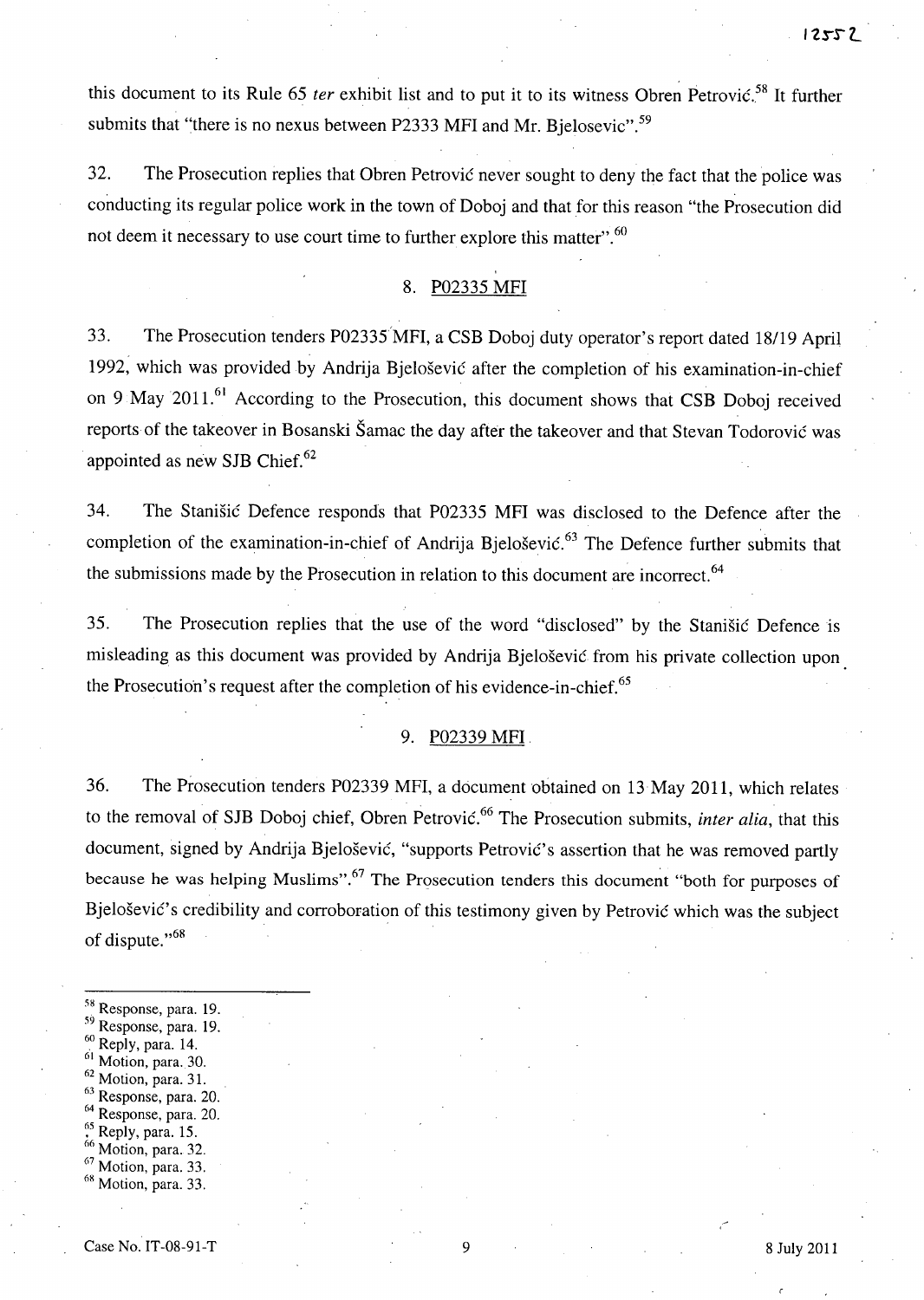37. The Stanisic Defence responds, *inter alia,* that P02339 MFI was disclosed after the completion of the examination-in-chief of Andrija Bjelosevic and reiterates that the Prosecution provides no justifications to have this document admitted as fresh evidence.<sup>69</sup>

38. The Prosecution replies that Obren Petrovic stated during his testimony that he had seen this document and that it could be found.<sup>70</sup> The Prosecution asserts that since that time, it made efforts to locate this document, which it only obtained on Friday 13 May 2011.<sup>71</sup> It further submits that "Counsel for Stanisic indicated that [ ... ] .he had discussed this document with Bjelosevic *during proofing.*"<sup>72</sup>

#### 10. P02343 MFI

39. The Prosecution tenders P02343 MFI, a decision on the termination of employment of inspector Veljko Solaja, signed by Andrija Bjelosevic on 25 November 1992, which was obtained on 27 April 2011, after the conclusion of Bjelošević's evidence-in-chief.  $^{73}$ 

40. The Prosecution submits that this document "shows that Solaja was charged for abuse of office, not for committing a serious crime against Muslims"<sup>74</sup> thus contradicting Andrija Bjelošević's testimony that Veljko Šolaja's employment was terminated for "certain acts towards" individuals of Muslim ethnicity".<sup>75</sup>

41. The Stanisic Defence responds that P02343 MFl was disclosed to the Defence after the completion of the examination-in-chief of Andrija Bjelosevic and that the Prosecution provides no justifications to have this document admitted as fresh evidence.<sup>76</sup>

42. The Prosecution replies, *inter alia,* that P02343 MFI was' obtained by the Prosecution following Bjelošević's assertion that CSB Doboj inspector Veljko Šolaja was disciplined for crimes committed against non-Serbs.<sup>77</sup>

#### 11. Rule 65 *ter 20101*

43. The Prosecution tenders Rule 65 *ter* 20101, the Daily Events Log Book of the SJB Bosanski Šamac, which was disclosed to the Defence on 11 September  $2009$ .<sup>78</sup> The Prosecution submits,

- $72$  Reply, para. 17. Emphasis provided.
- 73 Motion, para. 34.
- 
- $7<sup>74</sup>$  Motion, para. 36.<br> $7<sup>5</sup>$  Motion, para. 35.
- $76$  Response, para. 22.

<sup>69</sup> Response, para. 21.

<sup>&</sup>lt;sup>70</sup> Reply, para. 17.

Reply, para. 17.

<sup>77</sup> Reply, para. 20.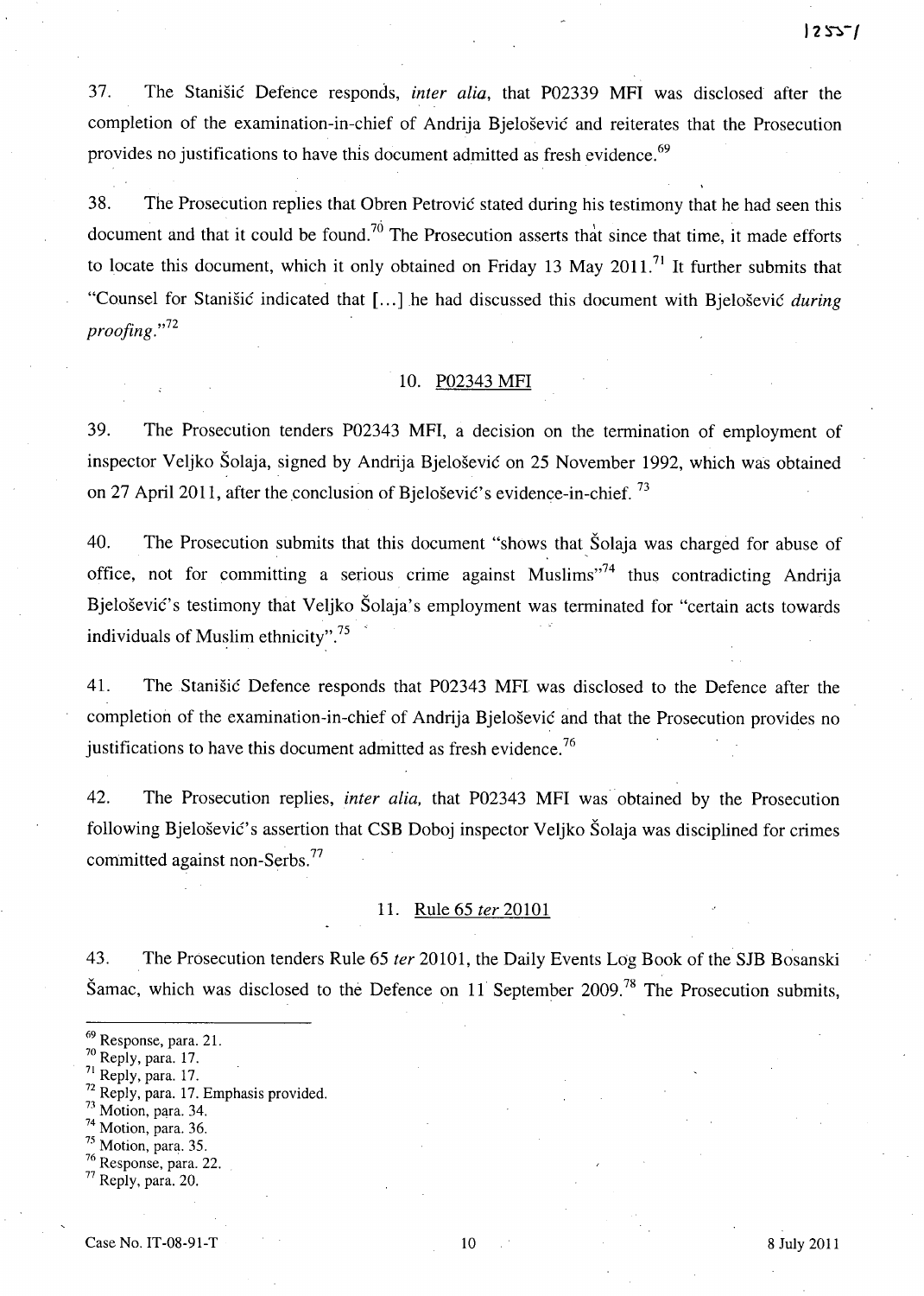*inter alia*, that "Bjelošević asserted throughout his testimony that the police station in Bosanski Samac was 'not functioning properly' or that the 'work was not at a satisfactory level'"<sup>79</sup> and that thus, this document, which "shows entries from February to December 1992 [...] is important in showing the functioning of the SJB Bosanski Šamac".<sup>80</sup>

44. The Stanisic Defence responds that this document "was not tendered by the parties and it cannot be admitted into evidence".<sup>81</sup> It further argues that, while it was disclosed on 11 September 2009, the Prosecution never sought to add it to its Rule 65 ter exhibit list.<sup>82</sup>

45. The Prosecution replies that "the fact that the parties did not tender this document is not an argument barring its admission" and that both "the Prosecution and the Defence made use of this document".<sup>83</sup>

# **Ill. APPLICABLE LAW AND DISCUSSION**

46. In the context of this decision, the Trial Chamber adopts the definition of fresh evidence applied in the *Prlic* Appeal Decision, according to which fresh evidence means "material that was not included in the Prosecution Rule 65 *ter* list and not admitted during the Prosecution's case-inchief but that is tendered by the Prosecution when cross-examining 'Defence witnesses" ("Fresh Evidence").  $84$ 

47. It is settled jurisprudence that, as a general rule, the Prosecution must present the evidence necessary to prove its case during its case-in-chief.<sup>85</sup> However, there is no ban on the Prosecution tendering evidence during the cross-examination of defence witnesses.<sup>86</sup> If the Prosecution decides to tender fresh evidence during the cross-examination of defence witnesses, it has to specifically justify its request by explaining why the document was not tendered during its case-in-chief, as well as the reasons for seeking the admission of the document through that particular defence witness.<sup>87</sup> In this regard the Trial Chamber notes that, contrary to what was submitted by the Stanisic Defence, the *Prlic* Appeal Decision does not require the existence of "exceptional circumstances" for the

*85 Prlic* Appeal Decision, para: 23; *Prosecution* v. *Lukic and Lukic,* Case No. IT-98-32/l-AR73.l, Decision on the Prosecution's appeal against the Trial Chamber's order to call alibi rebuttal evidence during the Prosecution's case in chief, 16 Oct 2008, paras 11-12 *("Lukic* Appeal Decision") ..

<sup>86</sup> Prlic Appeal Decision, para. 23.

*87 Prlic* Appeal Decision, para. 23.

<sup>78</sup> Motion, para. 37.

<sup>79</sup> Motion, para. 38.

<sup>80</sup> Motion, para. 39.

<sup>&</sup>lt;sup>81</sup> Response, para. 23.

<sup>82</sup> Response, para. 23.

<sup>&</sup>lt;sup>83</sup> Reply, para. 21.

<sup>&</sup>lt;sup>84</sup> Prlic Appeal Decision, para. 15.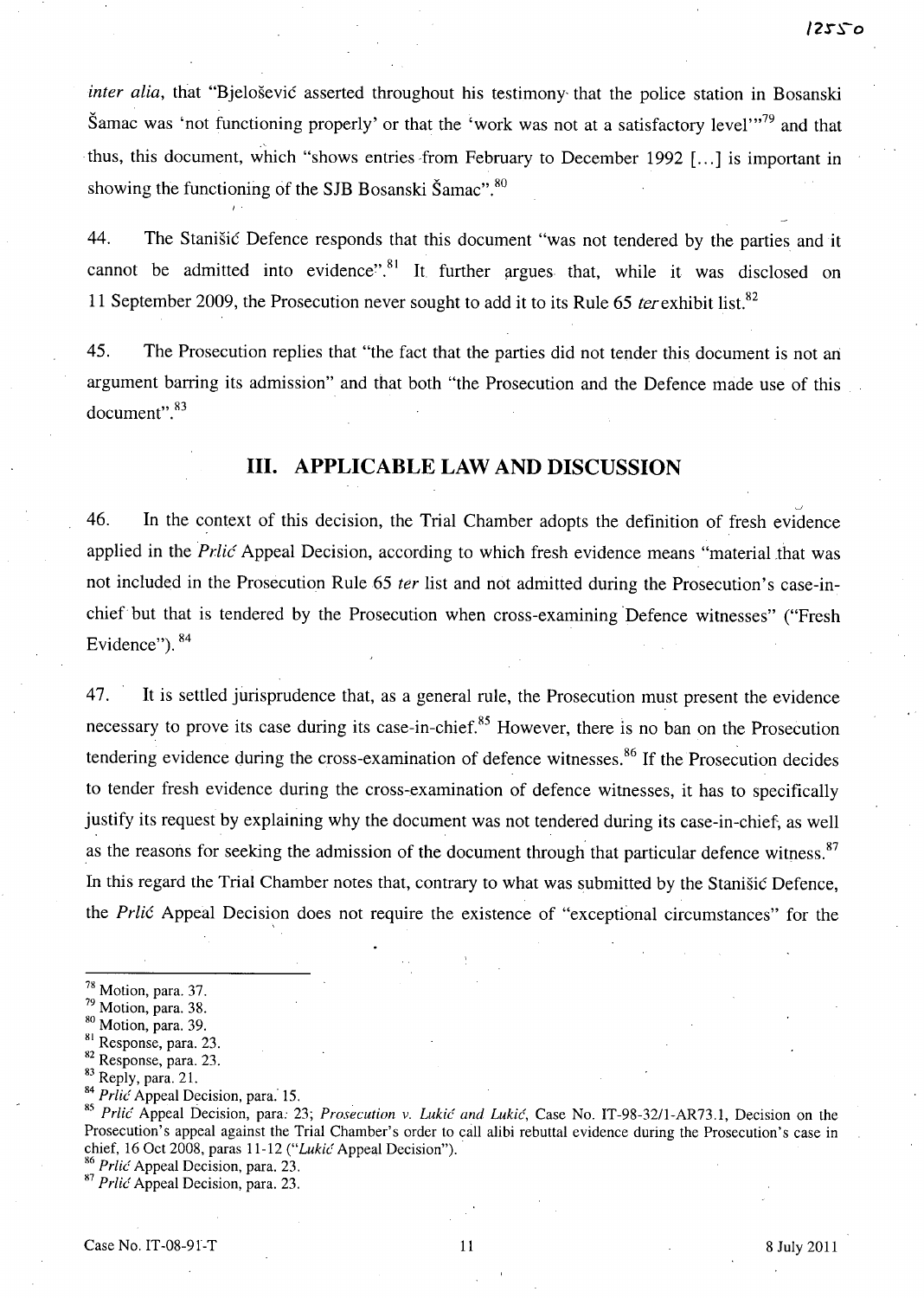tendering of Fresh Evidence.<sup>88</sup> It simply states that such a standard "*may* be justified, depending on the specific circumstances of the case".<sup>89</sup>

48. Furthermore, the tendering of Fresh Evidence during the cross-examination of defence witnesses may serve to address specific issues arising out of the examination-in-chief, which the Prosecution could have not predicted beforehand. This is consistent with the provisions set forth in Rule  $90(H)(i)$  and  $90(H)(ii)$ .

49. When the Prosecution tenders Fresh Evidence, the Trial Chamber may exercise its discretion to either admit or exclude it under Rules  $89(C)$  and  $89(D)$  of the Rules, provided it is in the interests of justice to do so. $90$  In deciding on the admission of Fresh Evidence, the Trial Chamber must strike the appropriate balance between the right of the accused to a fair trial and the Prosecution's duty to prove its case beyond a reasonable doubt. It must also specify how the prejudice caused by the admission, if any, could be redressed.<sup>91</sup>

50. Unless otherwise specified, as a general rule, the Trial Chamber will not, at the time of admission of Fresh Evidence, make a determination of whether that evidence will be considered solely for credibility purposes or also for the truth of its content.

51. Measures to redress undue prejudice include, but are not limited to, the allocation of additional time for re-examination, adjourning the session to allow time for the Defence to study the new documents or to conduct new investigation, granting the Defence the possibility of amending its Rule 65 fer lists to add new documents or witnesses directly relevant to the Fresh Evidence, and recalling previous witnesses.

52. The Trial Chamber now moves to consider the admissibility of each tendered document seriatim.

# 1. P02326 MFI

53. The Trial Chamber is satisfied that this document is relevant and probative. The Prosecution used it during the cross-examination of Andrija Bjelosevic to address a specific issue arising from his evidence-in-chief, mainly whether the CSB Doboj took disciplinary measures against Bosnian Serb employees of the RSMUP. $92$  Furthermore, the Trial Chamber notes that this document is

<sup>88</sup> Response, para. 11.

<sup>&</sup>lt;sup>89</sup> Prlic Appeal Decision, para. 24. Emphasis added.

<sup>&</sup>lt;sup>90</sup> Prlic Appeal Decision, para. 23.

<sup>&</sup>lt;sup>91</sup> Prosecution v. Delić, Case No. IT-04-83-AR73.1, Decision on Rasim Delić's interlocutory appeal against Trial Chamber's oral decision on admission of exhibit 1316 and 1317,15 Apr 2008, para. 23.

<sup>&#</sup>x27;. 92 Andrija Bjelosevic, 20 Apr 2011, T. 19924.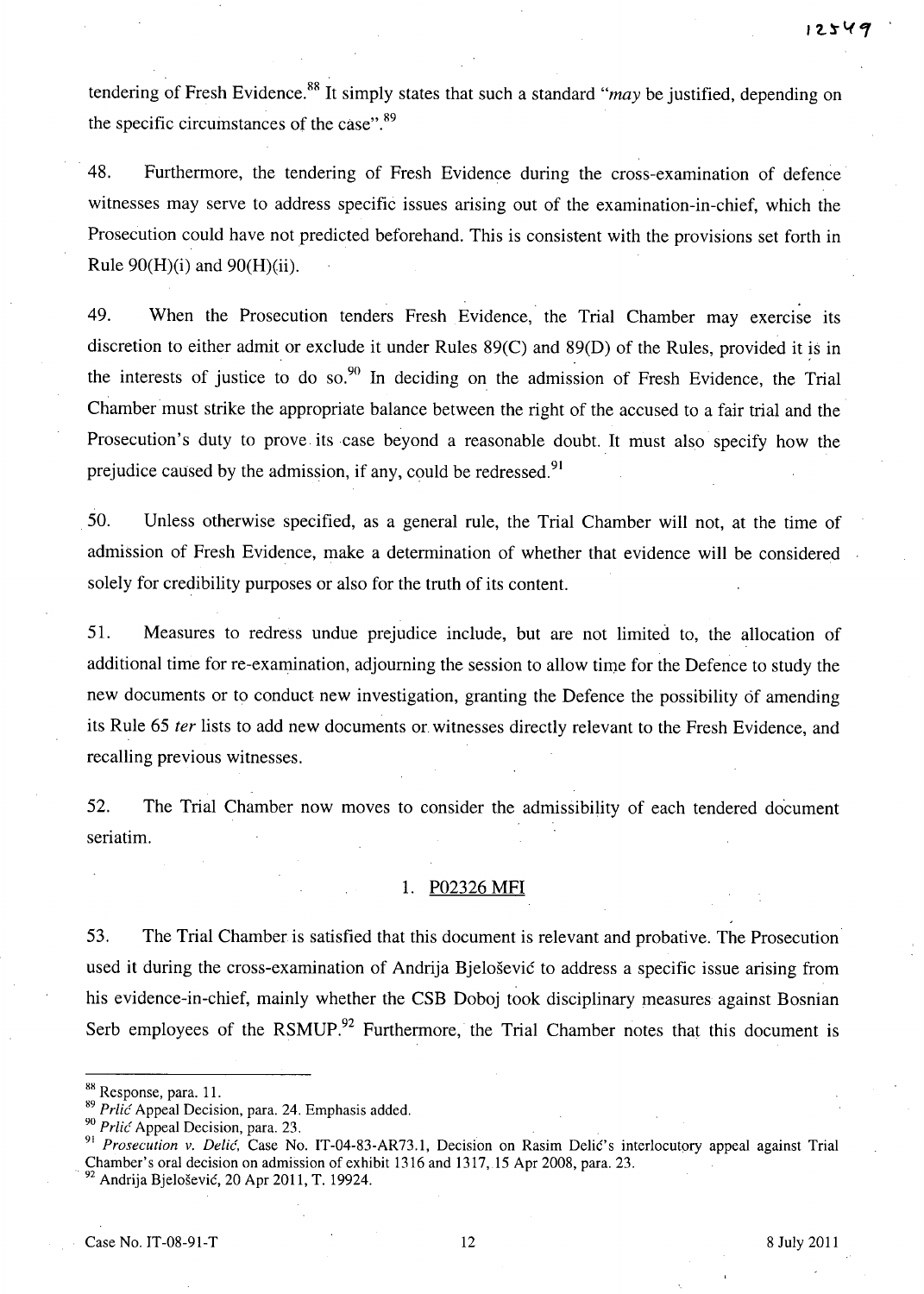signed by Andrija Bjelošević and that it was on 28 March 2011 that the Prosecution first received notice that Andrija Bjelošević would testify as a Defence witness.<sup>93</sup> For this reason, the Trial Chamber is persuaded that the tendering of this document at this stage of the proceedings, under these specific circumstances and pursuant to Rules 90(H)(i) and (ii), is justified.

54. The Trial Chamber notes that this document does not raise any issues which had not been already explored by the Prosecution in its case-in-chief. Furthermore, this document was disclosed over a month before it was used in court. The Trial Chamber is persuaded that no undue prejudice arises from the admission of this document and admits it into evidence.

#### 2. P02341 MFI and P02345 MFI

55. With regard to P02341 MFI, the Trial Chamber is satisfied that it is relevant and probative. However, the Prosecution has not put forward any strong argument justifying the tendering of this document at this point in time. The Trial Chamber further notes that Andrija Bjelošević did not comment much on the document and limited himself to saying that he "would have never done anything like this".<sup>94</sup> The Trial Chamber is therefore not persuaded of the usefulness of placing it onto the record, particularly when, as the Prosecution submits, similar reports have been tendered through other witnesses during its case-in-chief and does not admit this document into evidence.

56. With regard to P02345 MFI, the Trial Chamber is satisfied of its relevance and probative value. This document is signed by Andrija Bjelosevic, who extensively discussed it during 'crossexamination.<sup>95</sup> It was only on 28 March 2011, that the Prosecution received first notice of the fact that Andrija Bjelošević would testify as a Defence witness.<sup>96</sup> The Trial Chamber is therefore persuaded that the tendering of this document is, at this stage of the proceedings and under these specific circumstances, justified. Furthermore, this document was disclosed to the Defence on .3 May 2007. The Trial Chamber finds that no undue prejudice arises from its admission and amdits it into evidence.

#### 3. P02327 MFI

57. The Trial Chamber is persuaded by the Prosecution's arguments with regard to the date of the extract of the video discussed by the witness and is also satisfied of its relevance and probative value.<sup>97</sup> The relevant portions of this video assist the Trial Chamber in the understanding of the

<sup>96</sup> The Stanišić Defence filed its Rule 65 ter (G) submission on 28 March 2011.

 $97$  Pages 19 and 20 of P02327 MFI and video clip extract 0:53:43 to 0:58:35.

<sup>&</sup>lt;sup>93</sup> The Stanisic Defence filed its Rule 65 ter (G) submission on 28 March 2011.

<sup>94</sup> Andrija Bjelosevic, 23 May 2011, T. 21159.

<sup>95</sup> Andrija Bjelosevic, 20 May 2011, T. 21020-21025.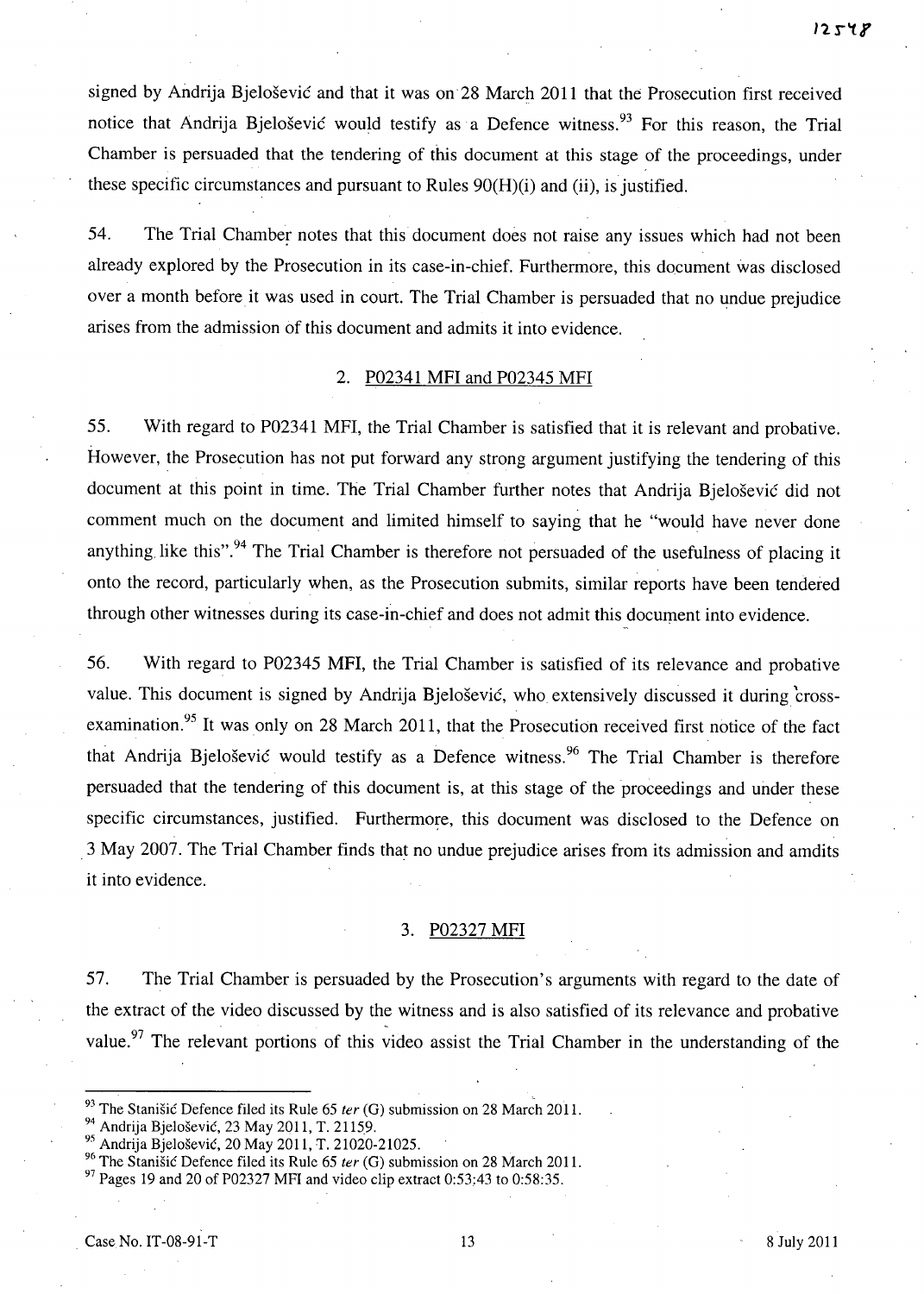evidence of Andrija Bjelošević with regard to Jozo Mandić, in connection to exhibit P02345 MFI, a criminal report signed by the witness, the importance of which is discussed in paragraph 59 above.' For this reason, the Trial Chamber is persuaded that the tendering of this document is, under these specific circumstances, justified.

58. The Trial Chamber notes that this document does not raise any issues which had not been already explored by the Prosecution in its case-in-chief. Furthermore, this document was disclosed to the Defence in December 2005. The Trial Chamber is therefore, satisfied that no undue prejudice arises from the admission of this document and admits it into evidence.

#### 4. P02328 MFI

59. The Trial Chamber is satisfied that this document is relevant and probative. The Prosecution used P02328 MFI during the cross-examination of Andrija Bjelošević to address a specific issue arising from his testimony-in-chief; whether police officers in Doboj were receiving salaries in June 1992.98 Andrija Bjelosevic also discussed in-chief exhibit P01340, a SJB report "on 'cars stolen in Doboj since the beginning of war", in connection to which the witness testified that proceedings were instituted against Slobodan Karagic with regard to one of the vehicles mentioned therein.<sup>99</sup> For this reason, the Trial Chamber is persuaded that the tendering of P02328 MFI is, under these specific circumstances and pursuant to Rules  $90(H)(i)$  and (ii), justified.

60. The Trial Chamber notes that this document does not raise any issues which had not been already explored by the Prosecution in its case-in-chief. While the Prosecution disclosed the document only after the examination-in-chief, of the witness on 28 April 2011, the Defence benefitted from having had more than three weeks before the Prosecution first used it in court. Moreover, the Defence had the opportunity to further explore the contents of this document with the witness in re-direct. The Trial Chamber is of the view that, for all these reasons, no undue prejudice arises from the admission of this document and admits it into evidence

# 5. P02330 MFI and P02332 MFI

61. The Trial Chamber is satisfied that these documents are relevant and probative. Both documents are signed by Andrija Bjelošević,  $100$  and were put to him during his cross-examination to address a few specific issues arising from his testimony-in-chief: whether during the months of May and June 1992 there were communications between CSB Doboj and the RSMUP headquarters,<sup>101</sup>

<sup>101</sup> See for example Andrija Bjelošević, 14 Apr 2011, T. 19597, T. 19615 and 15 Apr 2011, T. 19651.

<sup>&</sup>lt;sup>98</sup> Andrija Bjelošević, 14 Apr 2011, T. 19599.

<sup>98&</sup>lt;br>99 Andrija Bjelošević, 14 Apr 2011, T. 19599.<br><sup>99</sup> Andrija Bjelošević, 18 Apr 2011, T. 19741.<br><sup>100</sup> Andrija Bjelošević, 20 May 2011, T. 21020-21025 and 23 May 2011, T. 21090.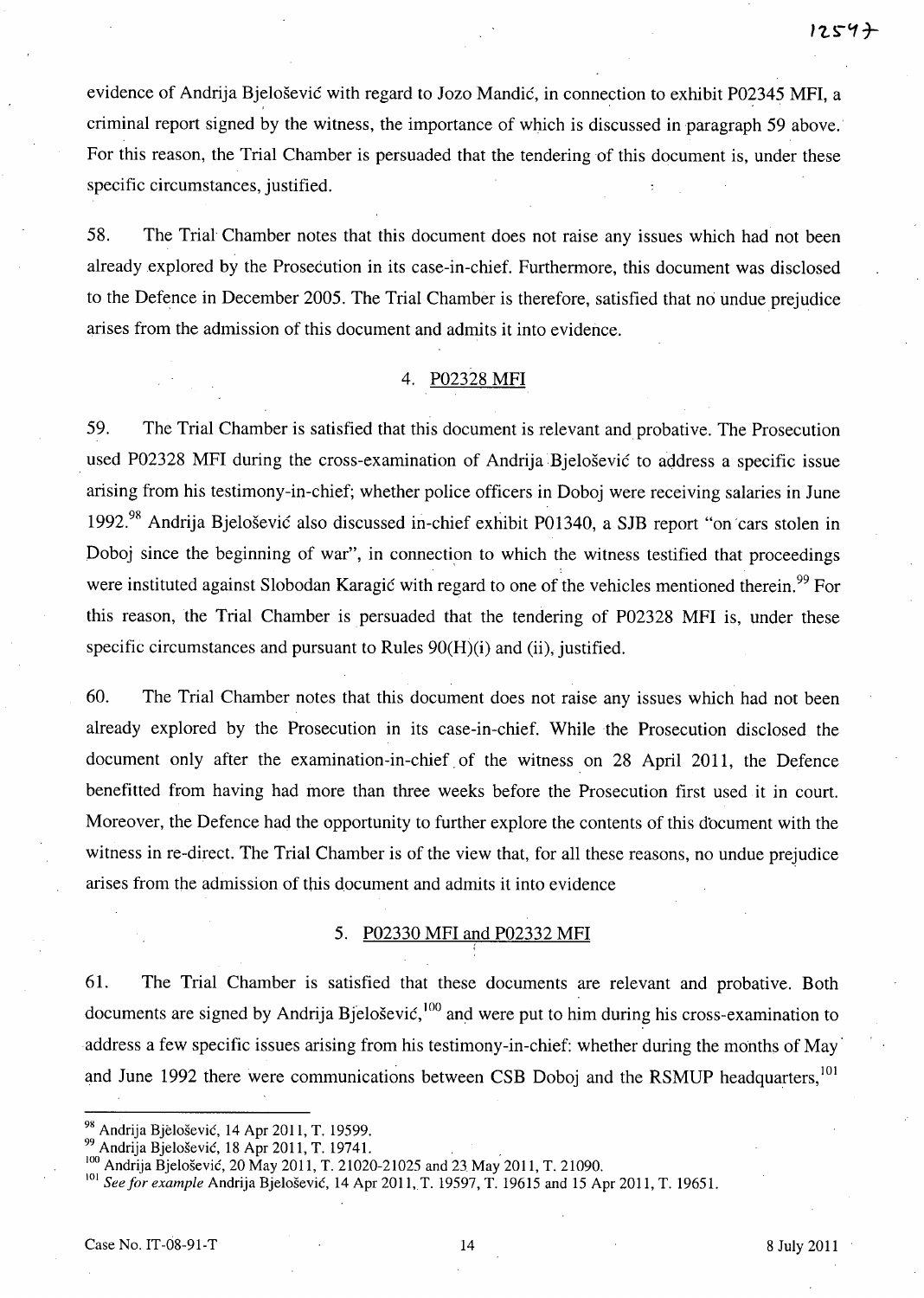and whether the witness was working for the Army and how this impacted on his duties under CSB Doboj.<sup>102</sup> Again, the Trial Chamber notes that the Prosecution first received notice of the fact that Andrija Bjelošević would testify as a Defence witness on 28 March 2011.<sup>103</sup> The Trial Chamber is, therefore, persuaded that the tendering of this document is justified.

62. The Trial Chamber notes that these documents do not raise any issues which had not been already explored by the Prosecution in its case-in-chief. Furthermore, the documents were disclosed to the Defence on 2 March 2011, over a month before they were used in court. The Trial Chamber is therefore persuaded that no undue prejudice arises from the admission of these documents and admit them into evidence.

## 6. P02331 MFI

63. With regard to P02331 MFI, the Prosecution has not put forward any strong argument justifying the tendering of this document at this point in time, through this particular witness. The Trial Chamber notes that the document was only diclosed to the Defence after Andrija Bjelošević's examination-in-chief. The reason provided by the Prosecution to justify such late disclosure is that further investigation was carried out "[i]n order to check assertions made by Bjelosevic during his evidence in chief".<sup>104</sup> However, the Trial Chamber does not find any mention of Milutin Blasković during the examination-in-chief of the witness. On the contrary, the contested issue underlying the tendering of the document at this stage was raised in April 2010, when Edin Hadzovic testified in court.

64. The Trial Chamber further notes that Andrija Bjelosevic did not comment much on the document and limited himself to say that he knew Milutin Blaskovic, a chief of the police detachment who retired sometime in 1991.<sup>105</sup> For all these reasons, the Trial Chamber finds that the tendering of this document at this point in time, through this witness, is not justified and will deny the Prosecution's request in this regard.

### 7. P02333 MFI

65. The Trial Chamber is satisfied that this document is relevant and probative. The Prosecution used it during the cross-examination of Andrija Bjelosevic to address a specific issue arising from his examination-in-chief; whether during the months of May and June 1992 the CSB Doboj was

<sup>&</sup>lt;sup>102</sup> Andrija Bjelošević, 14 Apr 2011, T. 19610.

<sup>&</sup>lt;sup>103</sup> The Stanišic Defence filed its Rule 65 ter (G) submission on 28 March 2011.

<sup>104</sup> Reply, para. 2.

<sup>&</sup>lt;sup>105</sup> Andrija Bjelošević, 23 May 2011, T. 21089.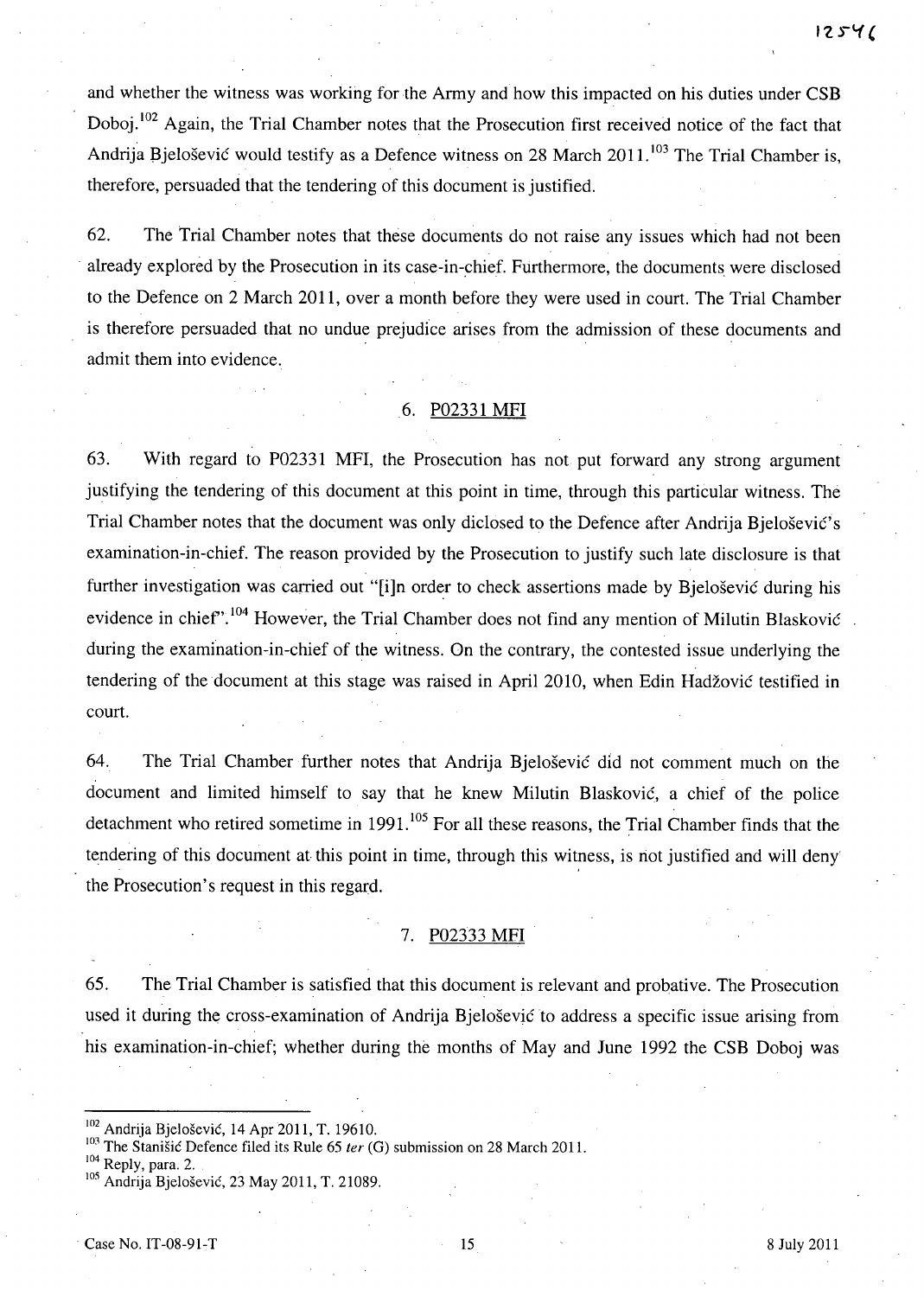operative. 106 For this reason, the Trial Chamber is persuaded that the tendering of this document was, under these specific circumstances and pursuant to Rules 90(H)(i) and (ii), justified.

66. The Trial Chamber notes that this document does not raise any issues which had not been already explored by the Prosecution in its case-in-chief. Furthermore, this document was disclosed to the Defence in March 2010. The Trial Chamber is therefore, persuaded that no undue prejudice arises from the admission of this document and admits it into evidence.

## 8. P02335 MFI

67. The Trial Chamber is satisfied that this document is relevant and probative. The Prosecution used it during the cross-examination of Andrija Bjelošević to address a specific issue arising from his examination-in-chief, mainly whether CSB Doboj was aware of the events occurring in Bosanski Samac in April 1992 and the appointment of Todorovic as SJB chief.<sup>107</sup> Furthermore, P02335 is one of the set of documents Andrija Bjelosevic, while on the stand, volunteered to produce from his private collection. For thèse reasons, the Trial Chamber is persuaded that the tendering of this document at this stage of the proceedings is, under these specific circumstances and pursuant to Rules 90(H)(i) and (ii), justified.

68. The Trial Chamber notes that this document does not raise any issues which had not been already explored by the Prosecution in its case-in-chief. The document was distributed to all parties on 9 May 2011, and the document was first put to the witness on 23 May 2011. Moreover, the Defence benefited from the opportunity to further explore the contents of this document with the witness in re-direct. For all these reasons, the Trial Chamber is satisfied that no undue prejudice arises from the admission of this document and admits it into evidence.

## 9. P02339 MFI

69. The Trial Chamber is satisfied that this document is relevant and probative. The Prosecution used it during the cross-examination of Andrija Bjelosevic to address the specific issue of the removal of Obren Petrovic from his position as chief of SJB Doboj.<sup>108</sup> On the one hand, the Trial . Chamber notes that Obren Petrovic made reference to this document during his testimony back in May 2010, and thus a legitimate question arises as to why the Prosecution only manage to locate it on 13 May 2011.<sup>109</sup> On the other hand, again, the Trial Chamber recalls that it was only on

 $\frac{100}{2}$  Andrija Bjelošević, 14 Apr 2011, T. 19642.

 $\frac{107}{100}$  See for example, Andrija Bjelošević, 14 Apr 2011, T. 19596 and 18 Apr 2011, T. 19786.

 $\frac{100}{10}$  Andrija Bjelošević, 23 May 2011, T. 21118.

<sup>&</sup>lt;sup>109</sup> Obren Petrović, 10 May 2010, T. 9897.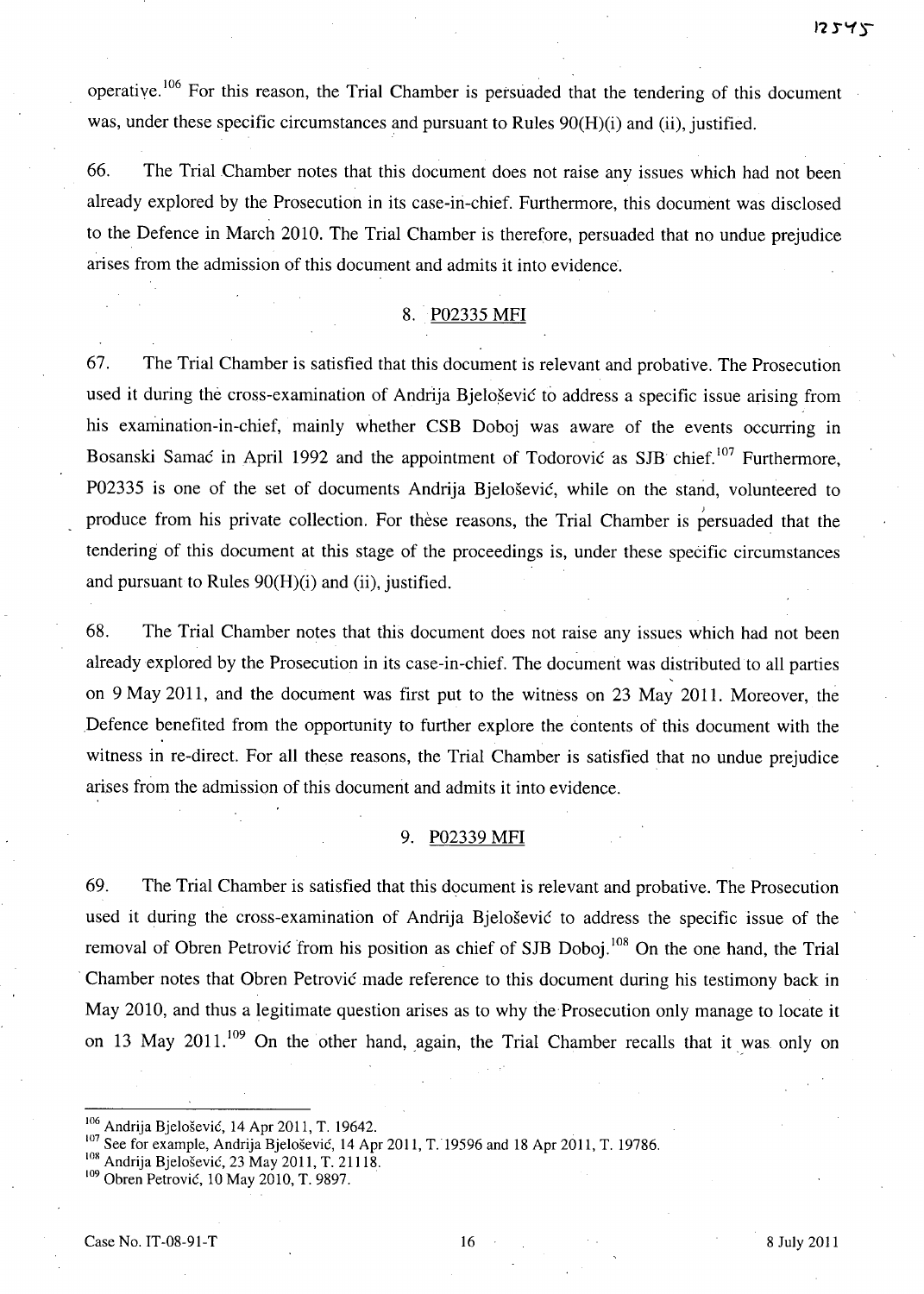28 March 2011, $^{110}$  that the Prpsecution first received notice of the fact that Andrija Bjelošević would testify as a Defence witness. Considering that this document is signed by Andrija Bjelošević, the Trial Chamber is satisfied that the tendering of this document at this stage of the proceedings is justified.

70. The Trial Chamber notes that this document does not raise any issues which had not been already explored by the Prosecution in its case-in-chief. Considering further that the Stanisic Defence discussed this document with Andrija Bjelošević in proofing prior to his testimony, the Trial Chamber is of the view that, no undue prejudice arises from its admission and admits it into evidence.

# 10. P02343 MFI

,

71. The Trial Chamber is satisfied that this document is relevant and probative. The Prosecution used it during the cross-examination of Andrija Bjelošević to address a specific issue arising from his examination-in-chief; whether disciplinary proceedings were carried out against Veljko Solaja, CSB Doboj inspector at the relevant time of the indictment, for mistreatment of Muslims.<sup>111</sup> For this reason, the Trial Chamber is persuaded that the tendering of this document, under these specific circumstances and pursuant to Rules 90(H)(i) and (ii), is justified.

72. Furthermore, the Trial Chamber notes that this document does not raise any new issues. On the contrary it complements a document tendered by the Defence as ID530 MFI, which is a cover letter referring to the report at hand. For this reason, the Trial Chamber is of the view that no un'due prejudice arises from the admission of this document and admits it into evidence.

73. The Trial Chamber recalls that exhibit ID530 MFI was marked for identification pending "the discovery of the report which comprises the remainder of the document".<sup>112</sup> Therefore, the Trial Chamber will also admit 1D530 MFI into evidence.

#### 11. Rule 65 fer 20101

74. The Trial Chamber is satisfied that this document is relevant and probative. The Prosecution used this document during the cross-examination of Andrija Bjelosevic to address his statement during examination-in-chief, mainly that "[a]fter the inspectors from [...] Doboj Security Services

<sup>&</sup>lt;sup>110</sup> The Stanišić Defence filed its Rule 65 *ter* (G) submission on 28 March 2011.

<sup>&</sup>lt;sup>III</sup> Andrija Bjelošević, 20 Apr 2011, T. 19924.

<sup>&</sup>lt;sup>112</sup> Andrija Bjelošević, 20 Apr 2011, T. 19928.